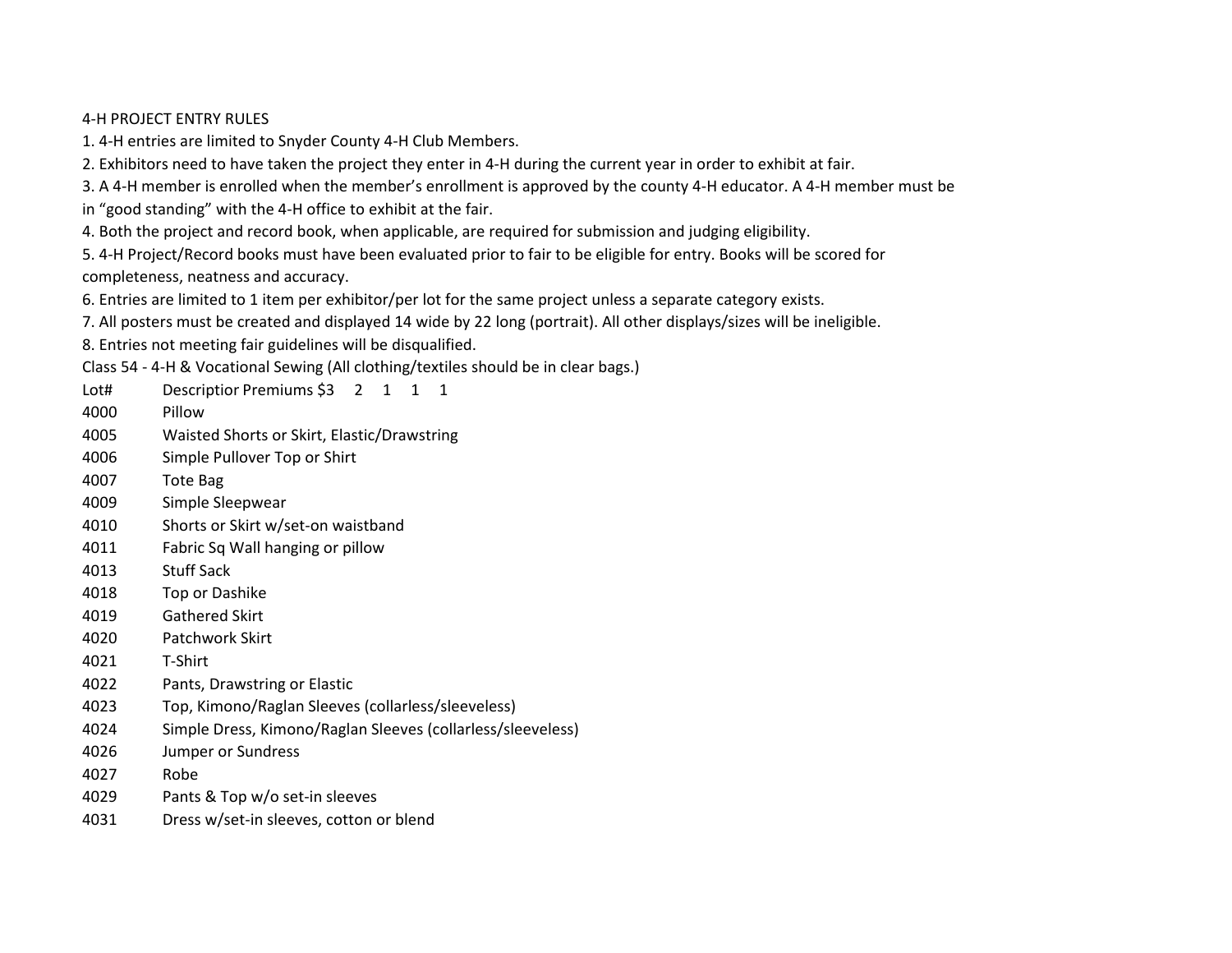Lot# Descriptior Premiums \$4 3 2 2 1 Dress w/set-in sleeves, Knit Shirt w/set-in sleeves, cotton or blend Shirt w/set-in sleeves, Knit Blouse, Casual Blouse, Dressy Lot# Descriptior Premiums \$5 4 3 2 1 Skirt, Wool or Wool-like fabric Skirt, Blend Pants-wool/w-like fabric Pants-Blend Jackets, Lined Jackets, Unlined Dressy Dresses, Short Lot# Descriptior Premiums \$6 5 4 3 2 Prom/Evening, Long Tailored Outfit-Dress, wool/like fabric Tailored Outfit-Ensemble, 2 >pcs 2 pc ensemble, cotton or blend 2 pc ensemble, knit 3 piece ensemble. Cotton or blend 3 piece ensemble, knit Accessories Lot# Descriptior Premiums \$3 2 2 1 1 Crocheted Article Knitted Article Other Wear Apparel (Misc.) Quilting age 8-11 Quilting age 12-15 Quilting age 16-18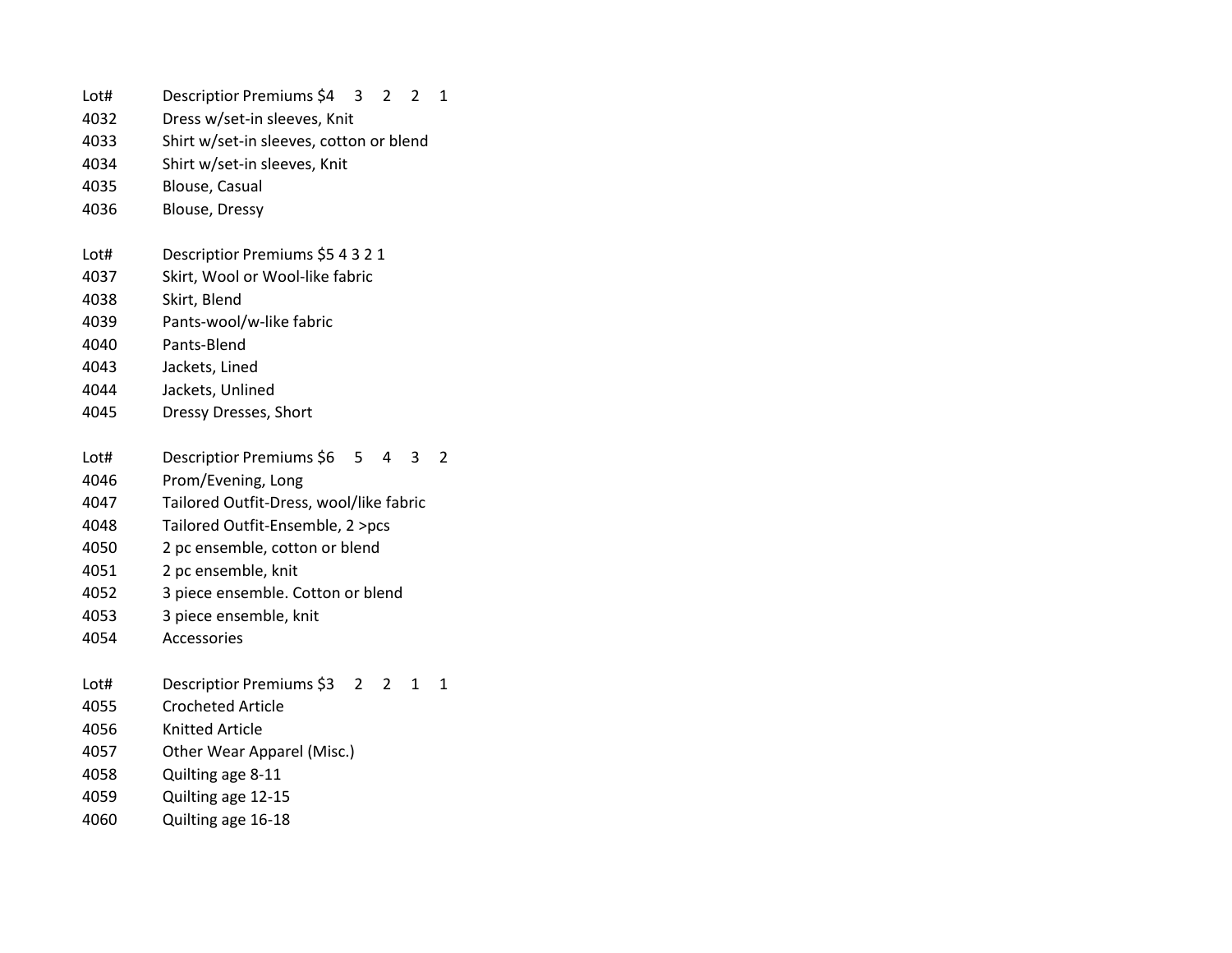| Class 55-4-H & Vocational Outdoor Projects |                            |  |   |   |   |
|--------------------------------------------|----------------------------|--|---|---|---|
| Lot#                                       | Descriptior Premiums \$5 4 |  | 3 | 2 | 1 |
| 4200                                       | Fishing age 8-11           |  |   |   |   |
| 4201                                       | Fishing age 12-15          |  |   |   |   |
| 4202                                       | Fishing age 16-18          |  |   |   |   |
| 4210                                       | Air Rifle                  |  |   |   |   |
| 4220                                       | Air Pistol age 8-11        |  |   |   |   |
| 4221                                       | Air Pistol age 12-15       |  |   |   |   |
| 4222                                       | Air Pistol age 16-18       |  |   |   |   |
| 4230                                       | Riflery                    |  |   |   |   |
| 4240                                       | Shotgun                    |  |   |   |   |
| 4250                                       | Gardening                  |  |   |   |   |
| 4260                                       | Archery age 8-11           |  |   |   |   |
| 4261                                       | Archery age 12-15          |  |   |   |   |
| 4262                                       | Archery age 16-18          |  |   |   |   |
| 4270                                       | Camping/Hiking             |  |   |   |   |
| 4280                                       | Wildlife                   |  |   |   |   |
| 4285                                       | Dog                        |  |   |   |   |
| 4290                                       | Miscellaneous              |  |   |   |   |

Class 56—4-H & Vocational Handcrafts (Beading & Stamp Art projects should be placed in plastic zipper bags for display.)

Lot# Descriptior Premiums \$6 5 4 3 2 Woodcraft - Age 8-11

- Woodcraft Age 12-15
- Woodcraft Age 16-18
- Painted Wood Item
- Macramé
- Cross Stitch Age 8-11
- Cross Stitch Age 12-15
- Cross Stitch Age 16-18
- Latch Hook Age 8-11
- Latch Hook Age 12-15
- Latch Hook Age 16-18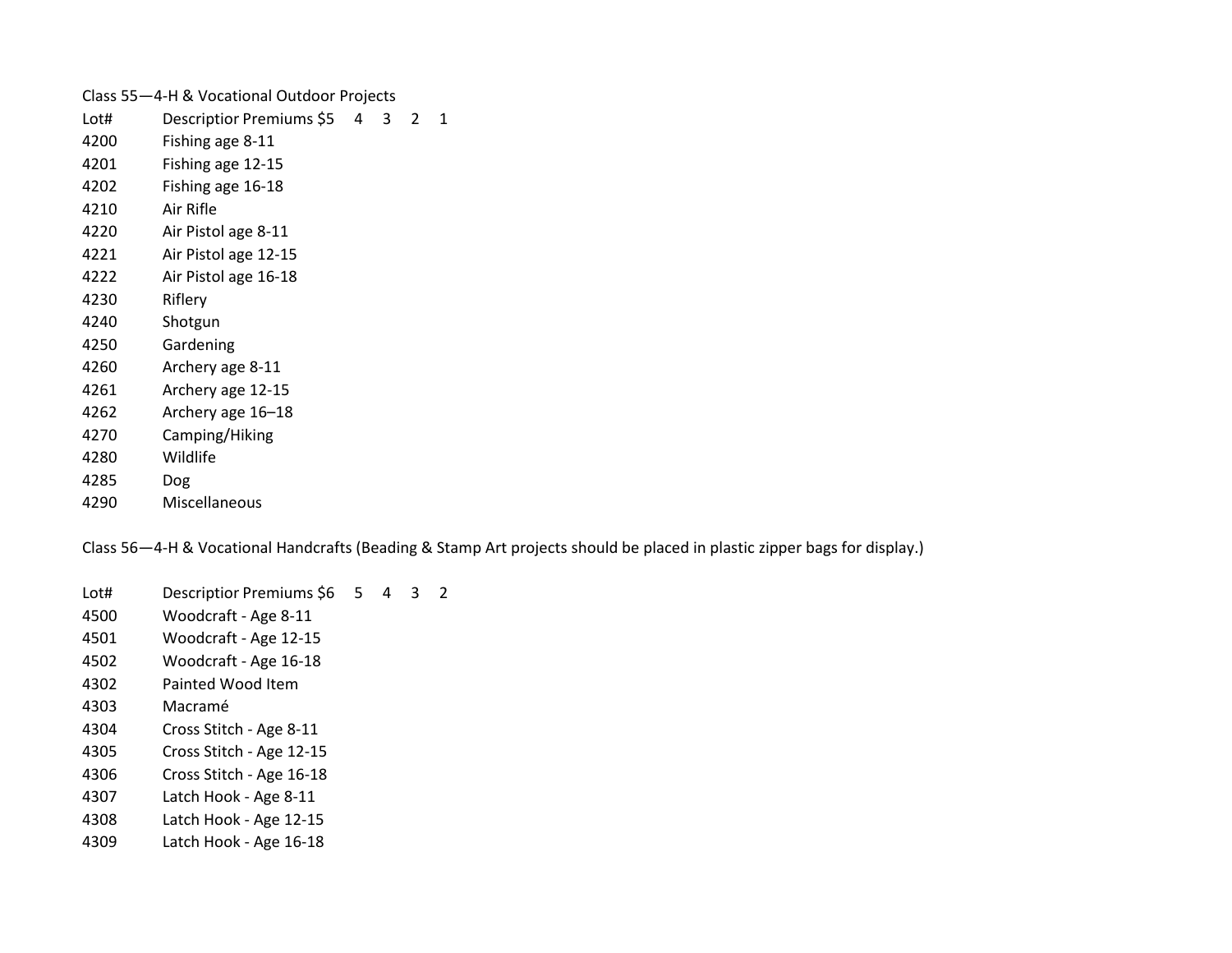- Plastic Canvas Stamp Art - Age 8-11 Stamp Art - Age 12-15 Stamp Art - Age 16-18 Ceramics - Age 8-11 Ceramics - Age 12-15 Ceramics - Age 16-18 Cake Decorating - Age 8-11 Cake Decorating - Age 12-15 Cake Decorating - Age 16-18 Foods Age 8-11 Foods Age 12-15 Foods Age 16-18 Lamp Project Age 8-11 Lamp Project Age 12-15 Lamp Project Age 16-18 Beaded Jewelry Project Age 8-11
- Beaded Jewelry Project Age 12-15
- Beaded Jewelry Project Age 16-18
- 4-H Misc Poster age 8-11
- 4-H Misc Posters age 12-15
- 4-H Misc Posters age 16-18
- Handcrafts Misc

Class 61– 4-H & Vocational Photography

Lot# Descriptior Premiums \$5 4 3 2 1

Minimum of 3 each of the following:

buildings, animals, landscaping, people & action plus 1 sequence of (2) or more pictures, all mount-ed in an album

Premiums \$10 8 6 4 2

Minimum of 5 each of:

buildings, animals, landscaping, people & action plus 1 sequence of (5) pictures, taken from the same position but at different times of day. Also, 3 picture stories of before and after, or how to do it, or any 4-H activity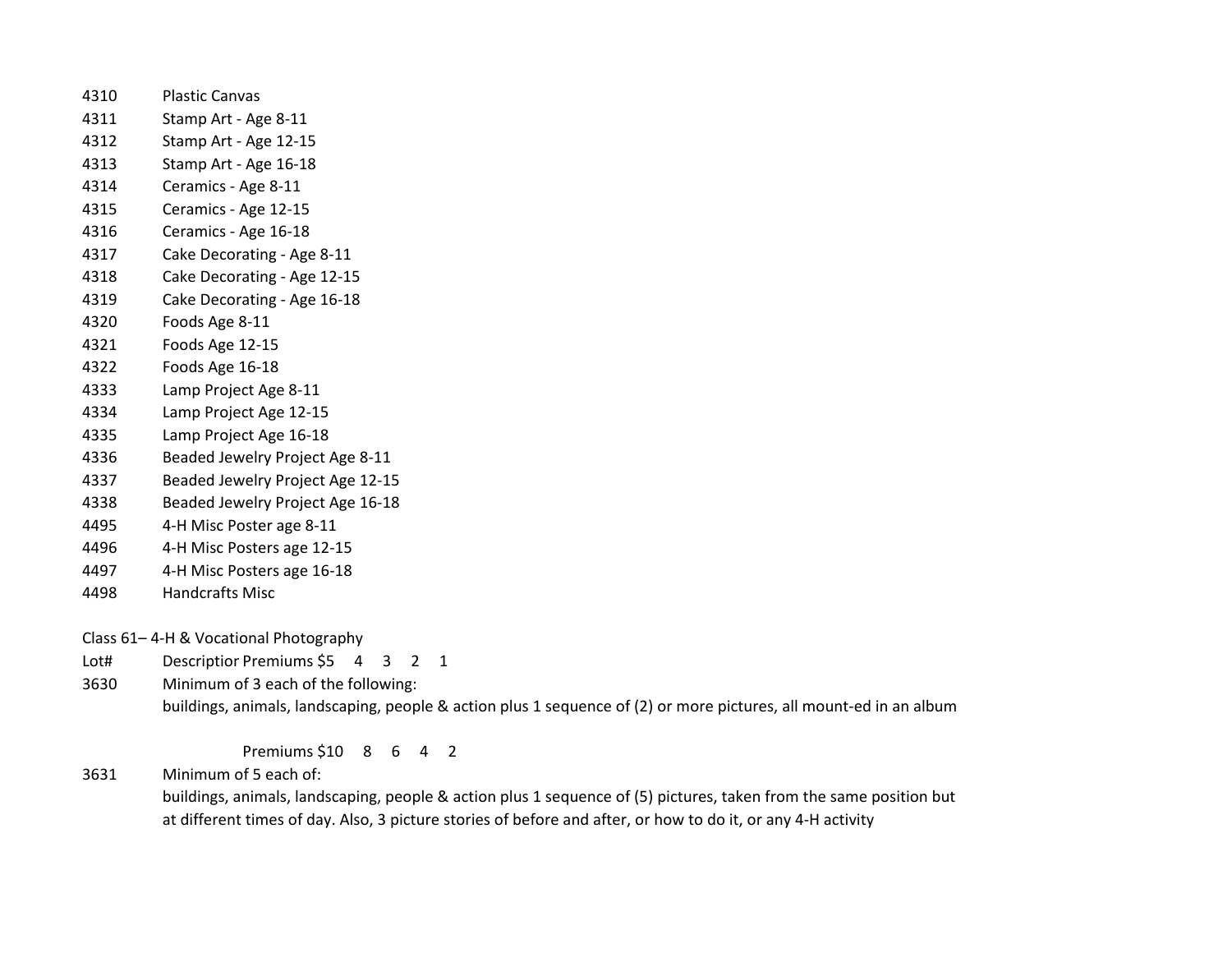Minimum of 8 color slides plus (5) flash, (5) photoflood, (5) available light, (5) showing good composition, & 1 story telling a sequence of (5) or more pictures

Entry is one photo labeled and in 5x 7 hanging frame

- 4-H Photo age 8-11
- 4-H Photo age 12-15
- 4-H Photo age 16-18
- 4-H Scrap Books Clubs (entered in CLUB NAME)
- 4-H Scrap Books Indiv. age 8-11
- 4-H Scrap Books Indiv. age 12-15
- 4-H Scrap Books Indiv. age 16-18
- 4-H Misc. Photo Project

Premiums \$12 10 8 6 4

Minimum of (5) each of:

close-ups, high or low contrast, available light, fill-in flash, color prints or slides, multiple flash or flood, portraits of people, animal pictures, plus one enlargement.

- Digital photos album series
- Other

Class 63—4-H Cloverbud Projects Ages 5-7

Entries are limited to the project only; no project books will be accepted in any class.

Lot# Descriptior Premiums \$5 4 3 2 1

- Exploring the Treasures of 4-H
- Pet Care
- Exploring Farm Animals
- Shoe Box Display
- Beading
- Leathercraft
- Fishing
- Cake Decorating Project
- Rubber Stamp Project
- Scrapbook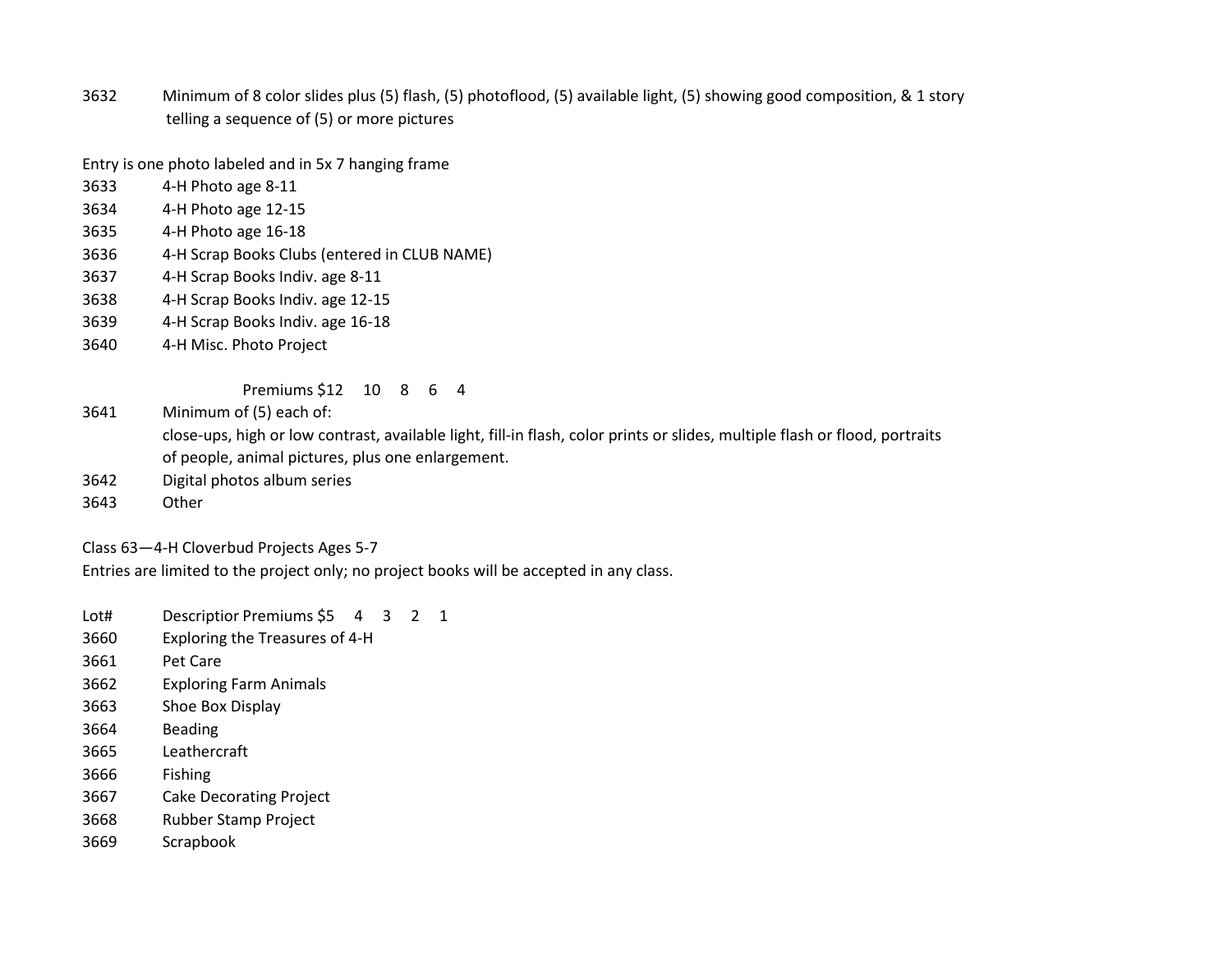- Ceramics Project
- Photo Album
- Woodworking
- Sewing
- Cooking
- Latch Hook
- Hiking
- Model/ Project replica
- Misc. Cloverbud Project

Class 57-4-H Project Book Entry Guidelines

- 1. Entries not meeting these guidelines will be deemed ineligible.
- 2. 4-H entries are limited to Snyder County 4-H Club Members
- 3. Multiple projects in a binder will make the entry ineligible. Project/Record book entries must be in separate binders/folders.
- 4. Both the project and record book, when applicable, are required for submission and judging eligibility.
- 5. 4-H Project/Record books must have been evaluated prior to fair to be eligible for entry.
- 6. Books will be scored for creativity, completeness, neatness and accuracy.
- 7. Premiums will be awarded for five places as listed as judges see fit.

Lot # Descriptior Premiums \$10 8 6 4 2

Animal Science (Reference guides have been replaced by a poster, created and displayed 14 wide by 22 long)

- 4-H Mkt Steer Poster age 8-11
- 4-H Mkt Steer Poster age 12-15
- 4-H Mkt Steer Poster age 16-18
- 4-H Dairy Beef Poster age 8-11
- 4-H Dairy Beef Poster age 12-15
- 4-H Dairy Beef Poster Age 16-18
- 4-H Dairy Cattle Poster age 8-11
- 4-H Dairy Cattle Poster age 12-15
- 4-H Dairy Cattle Poster age 16-18
- 4-H Mkt Lamb Poster age 8-11
- 4-H Mkt Lamb Poster age 12-15
- 4-H Mkt Lamb Poster age 16-18
- 4-H Horse Projects age 8-11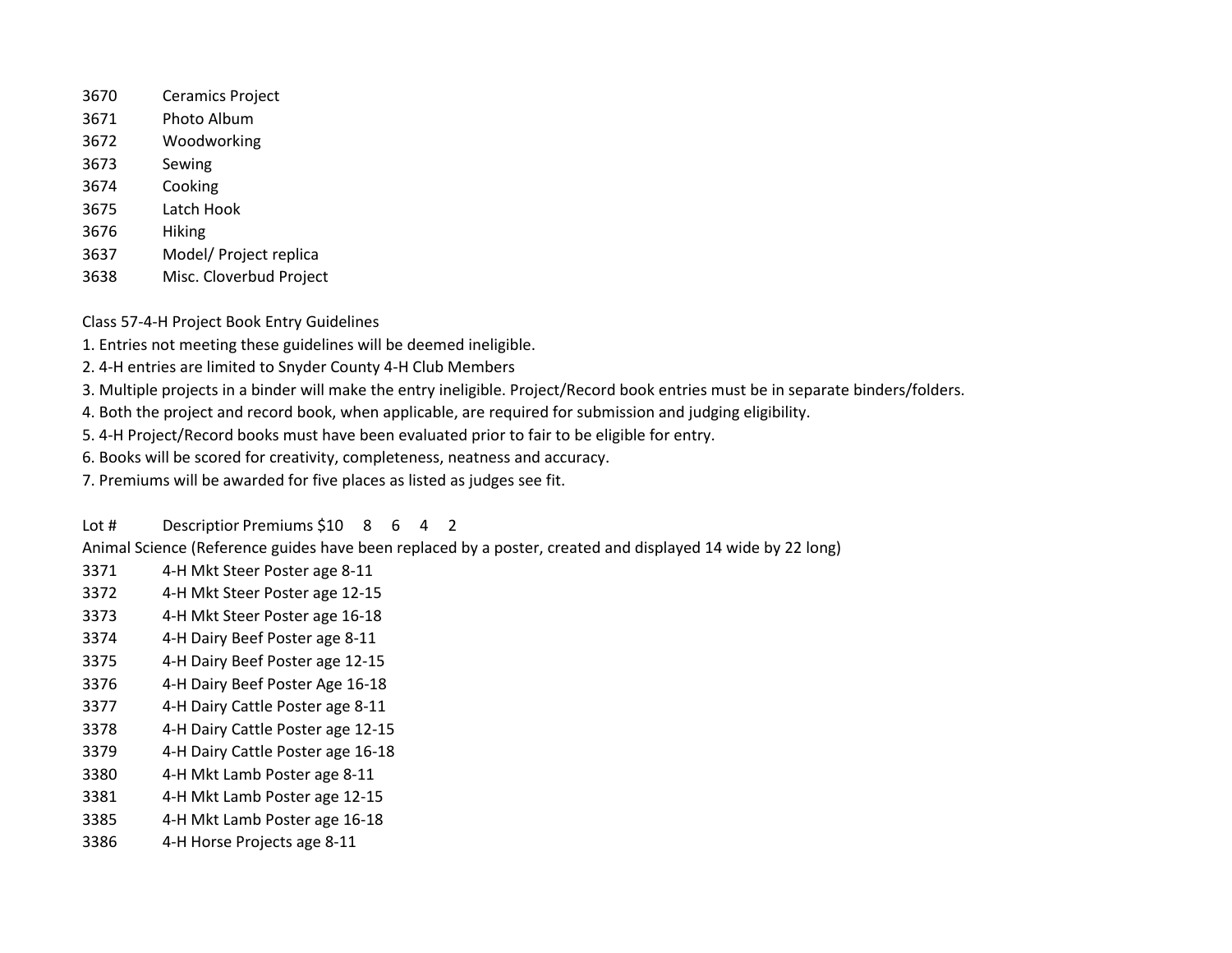| 3387 | 4-H Horse Projects 12-15          |
|------|-----------------------------------|
| 3388 | 4-H Horse Projects age 16-18      |
| 3395 | 4-H Rabbit Poster age 8-11        |
| 3396 | 4-H Rabbit Poster age 12-15       |
| 3397 | 4-H Rabbit Poster age 16-18       |
| 3398 | 4-H Pet Care age 8-11             |
| 3399 | 4-H Pet Care age 12-15            |
| 3400 | 4-H Pet Care age 16-18            |
| 3401 | 4-H Mkt Goat Poster age 8-11      |
| 3402 | 4-H Mkt Goat Poster age 12-15     |
| 3403 | 4-H Mkt Goat Poster age 16-18     |
| 3404 | 4-H Mkt Swine Poster age 8-11     |
| 3405 | 4-H Mkt Swine Poster age 12-15    |
| 3406 | 4-H Mkt Swine Poster age 16-18    |
| 3407 | 4-H Animal Poster Misc. age 8-11  |
| 3408 | 4-H Animal Poster Misc. age 12-15 |
| 3409 | 4-H Animal Poster Misc. age 16-18 |
| 3543 | 4-H Poultry Projects age 8-11     |
|      |                                   |

- 4-H Poultry Projects 12-15
- 4-H Poultry Projects age 16-18

Science & Technology

- 4-H Woodworking age 8-11 4-H Woodworking age 12-15
- 4-H Woodworking age 16-18
- Misc. Sci. & Tech. Project Book age 8-11
- Misc. Sci. & Tech. Project Book age 12-15
- Misc. Sci. & Tech. Project Book age 16-18

Leadership & Personal Development

- 4-H Teen Leadership age 8-11
- 4-H Teen Leadership age 12-15
- 4-H Teen Leadership age 16-18
- Misc. Leadership age 8-11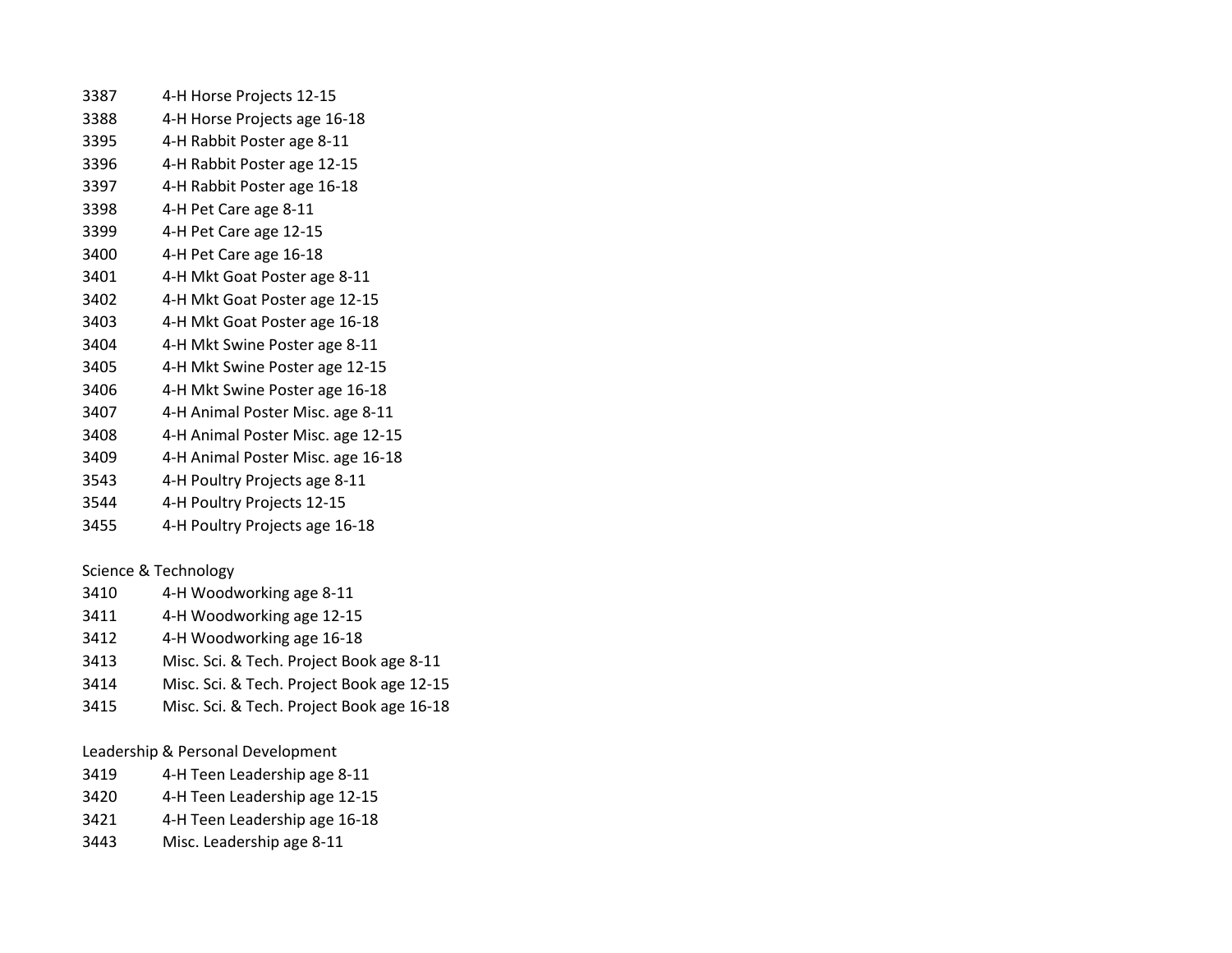- Misc. Leadership age 12-15
- Misc. Leadership age 16-18

Environmental & Earth Sciences

- 4-H Fishing age 8-11
- 4-H Fishing age 12-15
- 4-H Fishing age 16-18
- 4-H Gardening age 8-11
- 4-H Gardening age 12-15
- 4-H Gardening age 16-18
- Misc. Environmental & Earth Sci. age 8-11
- Misc. Environmental & Earth Sci. age 12-15
- Misc. Environmental & Earth Sci. age 16-18

Family and Consumer Sciences

- 4-H Sewing age 8-11
- 4-H Sewing age 12-15
- 4-H Sewing age 16-18
- 4-H Foods and Nutrition age 8-11
- 4-H Foods and Nutrition age 12-15
- 4-H Foods and Nutrition age 16-18
- Misc. Sewing age 8-11
- Misc. Sewing age 12-15
- Misc. Sewing age 16-18
- Misc. Foods age 8-11
- Misc. Foods age 12-15
- Misc. Foods age 16-18

Healthy Lifestyles Education

| 3474 | 4-H Air Rifle age 8-11   |
|------|--------------------------|
| 3475 | 4-H Air Rifle age 12-15  |
| 3476 | 4-H Air Rifle age 16-18  |
| 3477 | 4-H Air Pistol age 8-11  |
| 3478 | 4-H Air Pistol age 12-15 |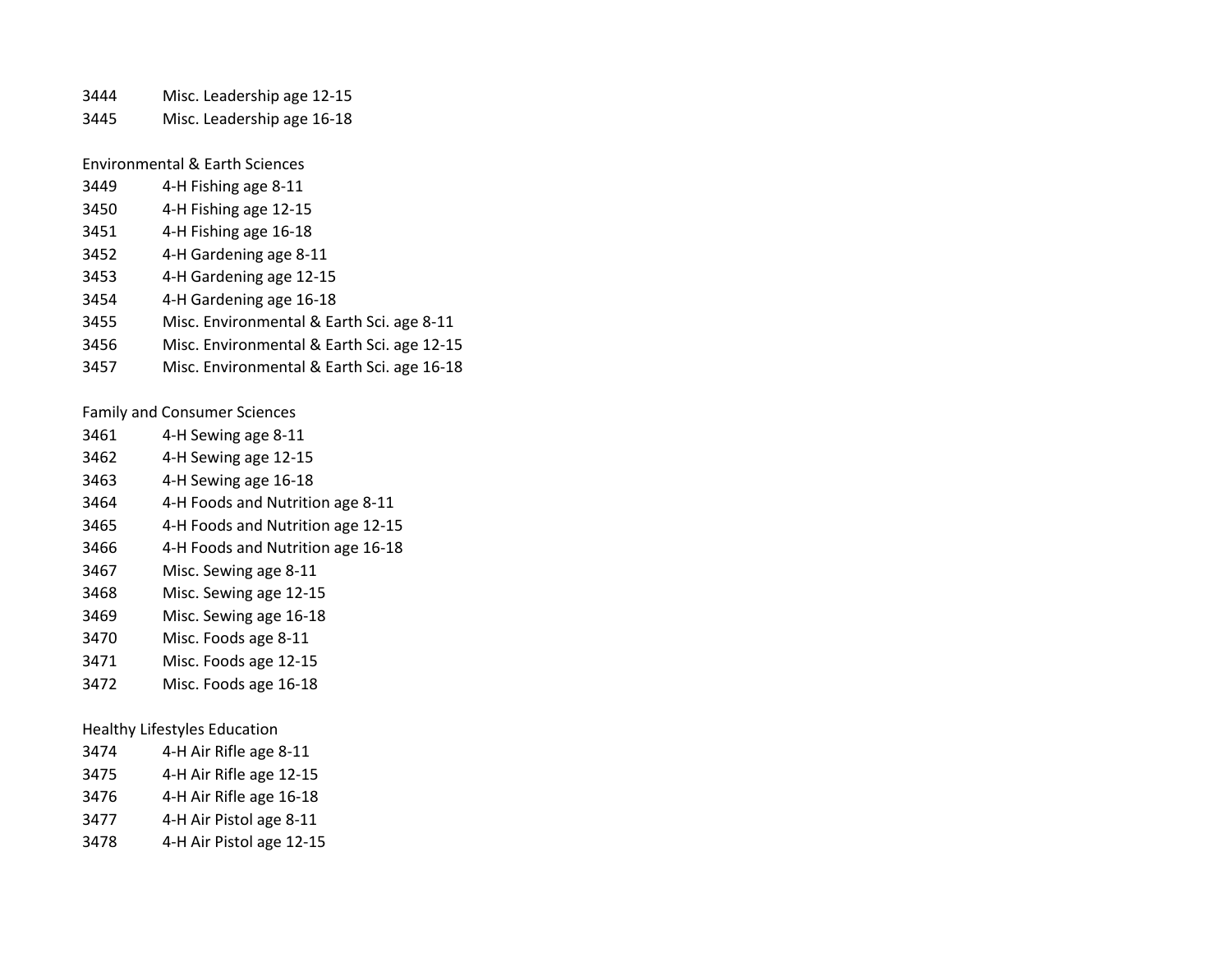| 3479 | 4-H Air Pistol age 16-18           |
|------|------------------------------------|
| 3480 | 4-H Advanced Air Pistol age 8-11   |
| 3481 | 4-H Advanced Air Pistol age 12-15  |
| 3482 | 4-H Advanced Air Pistol age 16-18  |
| 3483 | 4-H Rifle age 8-11                 |
| 3484 | 4-H Rifle age 12-15                |
| 3485 | 4-H Rifle age 16-18                |
| 3540 | 4-H Archery age 8-11               |
| 3541 | 4-H Archery age 12-15              |
| 3542 | 4-H Archery age 16-18              |
| 3487 | 4-H Shotgun age 8-11               |
| 3488 | 4-H Shotgun age 12-15              |
| 3489 | 4-H Shotgun age 16-18              |
| 3490 | 4-H Misc Shooting Sports age 8-11  |
| 3491 | 4-H Misc Shooting Sports age 12-15 |
| 3492 | 4-H Misc Shooting Sports age 16-18 |
| 3493 | 4-H Outdoor Adventures age 8-11    |
| 3494 | 4-H Outdoor Adventures age 12-15   |
| 3495 | 4-H Outdoor Adventures age 16-18   |
| 3496 | Misc. Healthy Lifestyles age 8-11  |
| 3497 | Misc. Healthy Lifestyles age 12-15 |
| 3498 | Misc. Healthy Lifestyles age 16-18 |
| 3499 | 4-H Photography age 8-11           |
| 3500 | 4-H Photography age 12-15          |
| 3501 | 4-H Photography age 16-18          |
|      |                                    |

Expressive Arts Premiums \$5 4 3 2 1 4-H Woodburning age 8-11 4-H Woodburning age 12-15 4-H Woodburning age 16-18 4-H Leather Crafts age 8-11 4-H Leather Crafts age 12-15 4-H Leather Crafts age 16-18

4-H Cake Decorating age 8-11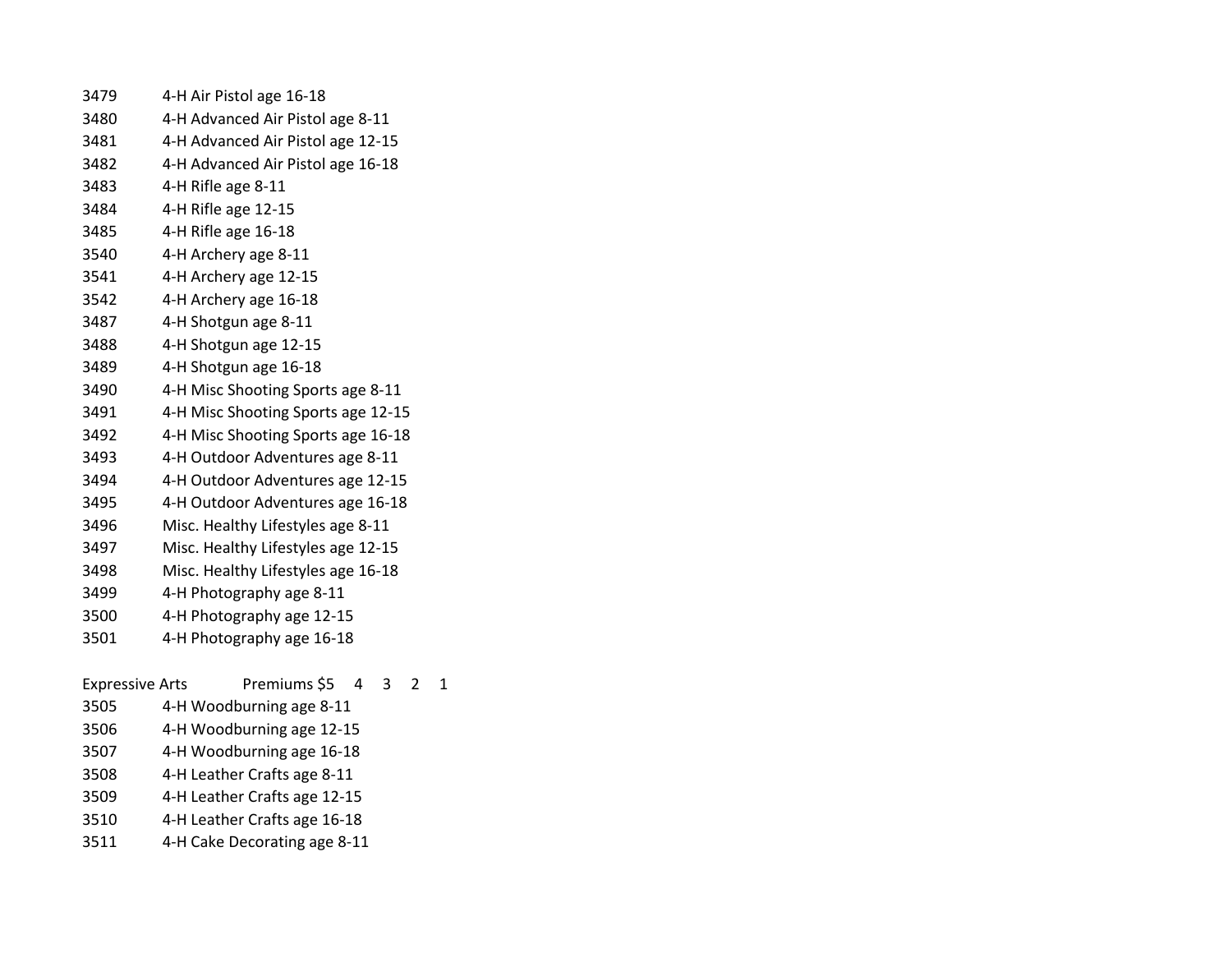- 4-H Cake Decorating age 12-15
- 4-H Cake Decorating age 16-18
- Stamp Art age 8-11
- Stamp Art age 12-15
- Stamp Art age 16-18
- Scrap Booking age 8-11
- Scrap Booking age 12-15
- Scrap Booking age 16-18
- Beaded Jewelry age 8-11
- Beaded Jewelry age 12-15
- Beaded Jewelry age 16-18
- Lamp Project age 8-11
- Lamp Project age 12-15
- Lamp Project age 16-18
- 4-H Ceramics age 8-11
- 4-H Ceramics age 12-15
- 4-H Ceramics age 16-18
- Misc. Expressive Arts age 8-11
- Misc. Expressive Arts age 12-15
- Misc. Expressive Arts age 16-18

Class 58-4-H & Vocational Conservation

- Lot# Descriptior Premiums \$5 4 3 2 1
- Any phase of soil & Water conservation
- Game Feeder, nesting box part of a wildlife conservation project
- Photo Story of wildlife experiences, collection of printed or illustrated wildlife material graphed to illustrate one idea learned or worked with in the wildlife project
- Map of woodland area, several acres in size. Write description of area, size & kinds of trees & shrubs & uses as wildlife cover & food. Mark map showing wildlife, plant life, water, etc.
- Hunter safety project, displaying any phase
- Other

Class 59—4-H & Vocational Entomology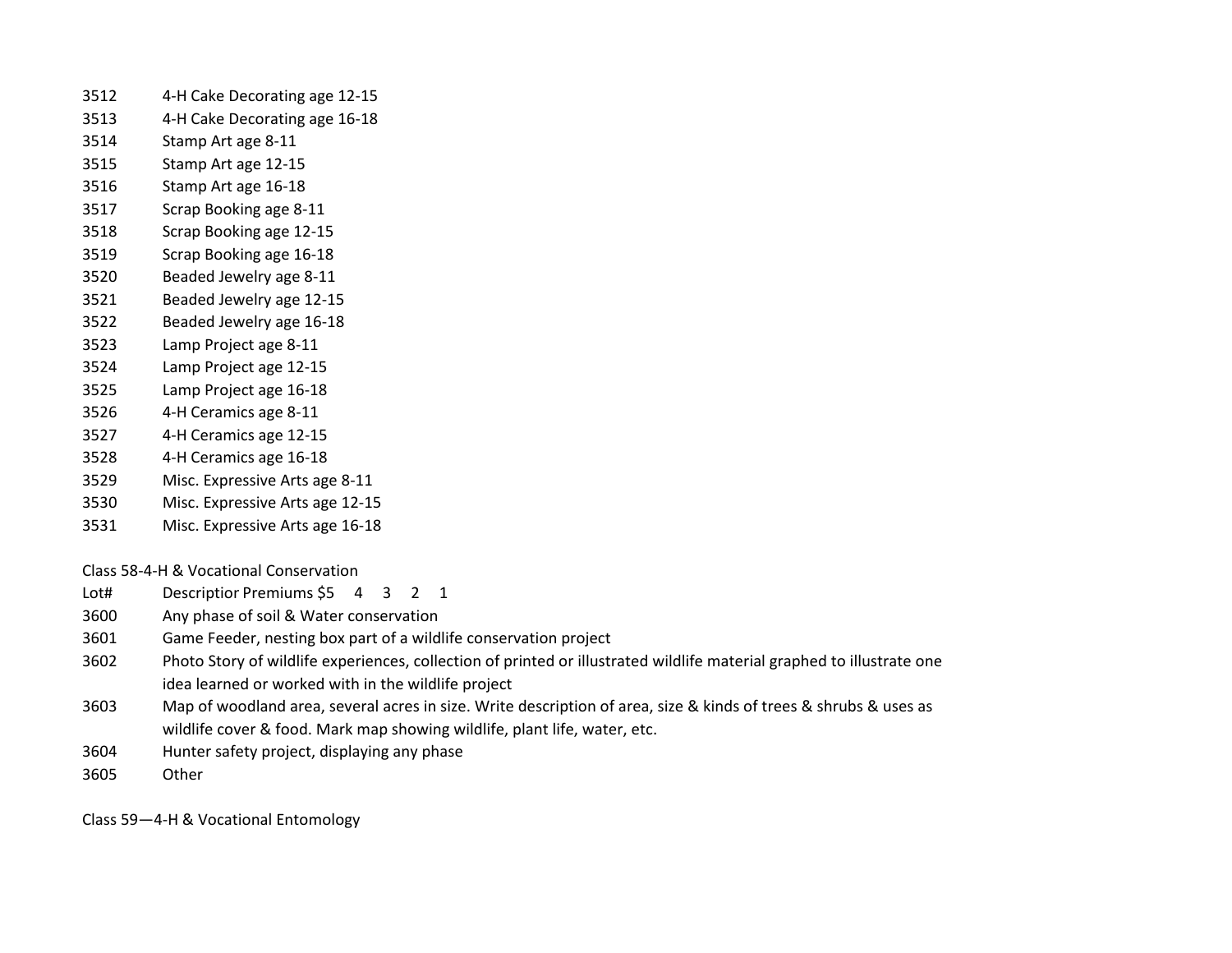| Lot#  | Descriptior Premiums \$5 4 3<br>$\overline{2}$<br>$\mathbf{1}$                                            |
|-------|-----------------------------------------------------------------------------------------------------------|
| 3610  | 25 Species of insects, 5 orders properly mounted & labeled                                                |
| Lot#  | Descriptior Premiums \$10 8<br>6<br>4<br>2                                                                |
| 3611  | 50 Species of insects, 9 orders properly mounted & labeled                                                |
| Lot#  | Descriptior Premiums \$15<br>10<br>12<br>8<br>6                                                           |
| 3612  | 75 Species of insects, 11 orders properly mounted & labeled                                               |
|       | Class 60-4-H & Vocational Geology                                                                         |
| Lot # | Descriptior Premiums \$10 8<br>2<br>6<br>4                                                                |
| 3620  | 20 labeled rocks, minerals or fossils                                                                     |
| Lot # | Descriptior Premiums \$15<br>10<br>6<br>12<br>8                                                           |
| 3621  | 40 labeled rocks, minerals or fossils                                                                     |
|       | Class 62-4-H & Vocational Forestry                                                                        |
| Lot # | Descriptior Premiums \$5 4 3<br>$\overline{2}$<br>1                                                       |
| 3640  | (10) leaf specimens, (5) cones, & (1) potted seedling from your seed box all properly labeled             |
| Lot # | Descriptior Premiums \$4 3<br>$\overline{2}$<br>$\mathbf{1}$<br>$\mathbf{1}$                              |
| 3641  | (15) leaf specimens only, properly labeled                                                                |
| Lot # | Descriptior Premiums \$8 6 4<br>$\overline{2}$<br>$\overline{2}$                                          |
| 3642  | (15) leaf specimens only, & (10) wood specimens                                                           |
| Lot # | Descriptior Premiums \$8 6<br>4<br>2<br>2                                                                 |
| 3643  | 50+ Leaf Specimens Only, Properly labeled                                                                 |
|       | Class 57-Vocational Project Record Books                                                                  |
|       | <b>Vocational Project Book Entry Guidelines</b>                                                           |
|       | 1. Entrice are limited to agriculture students of luniate. Mifflin, Snuder, Union and Northumberland cour |

1. Entries are limited to agriculture students of Juniata, Mifflin, Snyder, Union and Northumberland counties with projects meeting state standards for scope.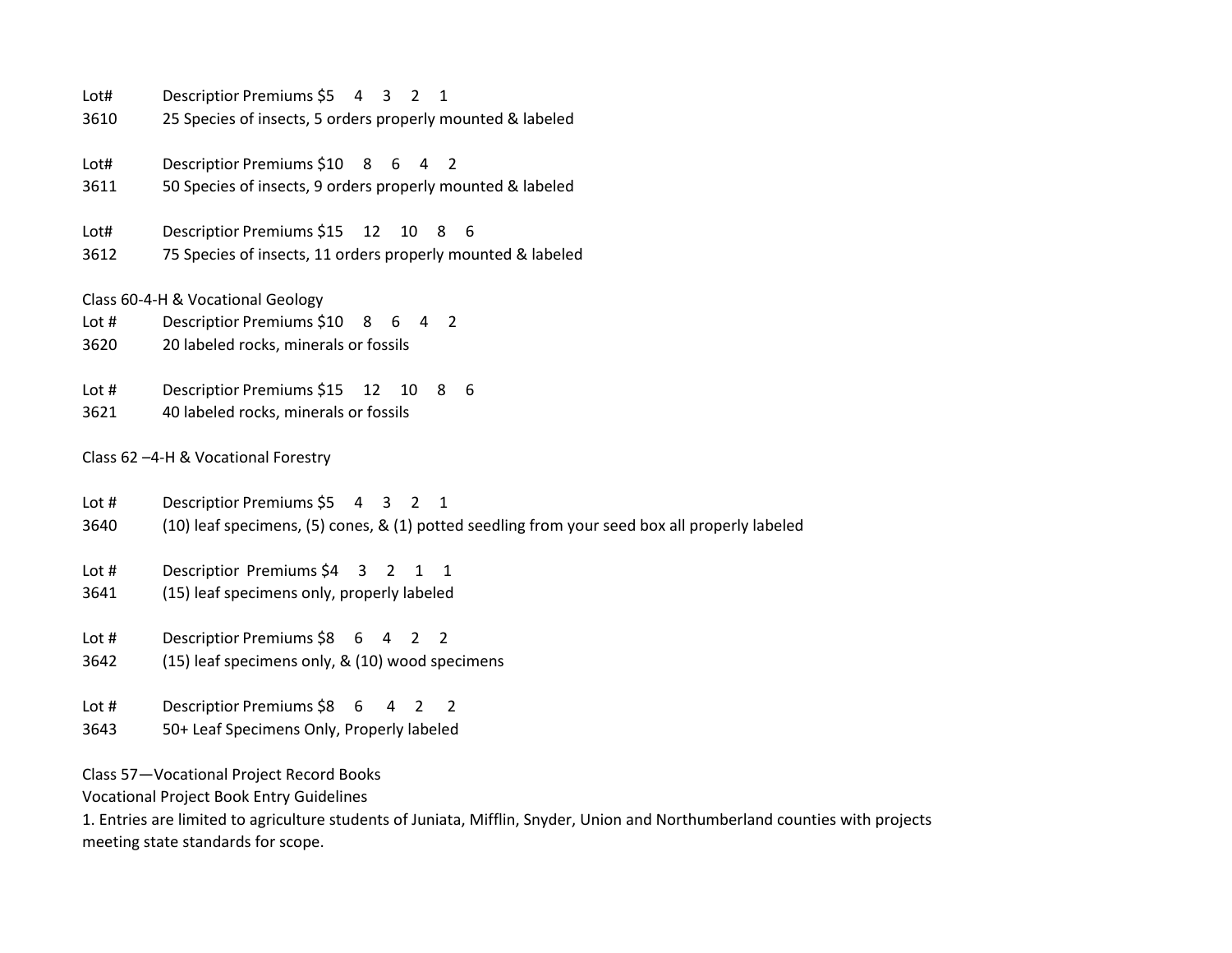2. No project books are eligible for awards if records are not complete as of September 8th. Except where a project has ended prior to that date, in which case the project book should be completed.

3. The books will be scored for completeness, accuracy, neatness, yield, and degree of ownership.

4. Entry tags should be attached to the front of each book.

5. Each entry must be in separate folders so judges may score them individually. Only one 1 class entry per folder or notebook will be accepted. Where folders contain more than one enterprise, the exhibitor must clearly Identify which enterprise is to be scored by attaching a note to the front cover.

6. Vo-Ag record books must have tab dividers to separate the sections (planning, enterprise, summary, and activities found in each enterprise book.

7. Books not meeting these rules will not be judged.

8. FFA exhibitors are limited to 1 one enterprise book entry, which must be submitted in its own folder. Those entering a folder with more than one enterprise will be disqualified.

Lot # Descriptior Premiums \$10 8 6 4 2

- Vo-Ag Aquaculture
- Vo-Ag Beef Breeding
- Vo-Ag Beef Growing
- Vo-Ag Beef Finishing
- Vo-Ag Dairy-Beef Growing
- Vo-Ag Bookkeeping
- Vo-Ag Pet Production Cats
- Vo-Ag Pet Production Dogs
- Vo-Ag Working Dogs
- Vo-Ag Hunting Dogs
- Vo-Ag Christmas Trees
- Vo-Ag Commercial Vegetables
- Vo-Ag Field Corn Grain
- Vo-Ag Field Corn Silage
- Vo-Ag Dairy Heifer
- Vo-Ag Dairy Cow
- Vo-Ag Dairy Herd
- Employment, Off-Farm <400 hrs
- Employment, Off-Farm >400 hrs
- Employment, On-Farm <400 hrs